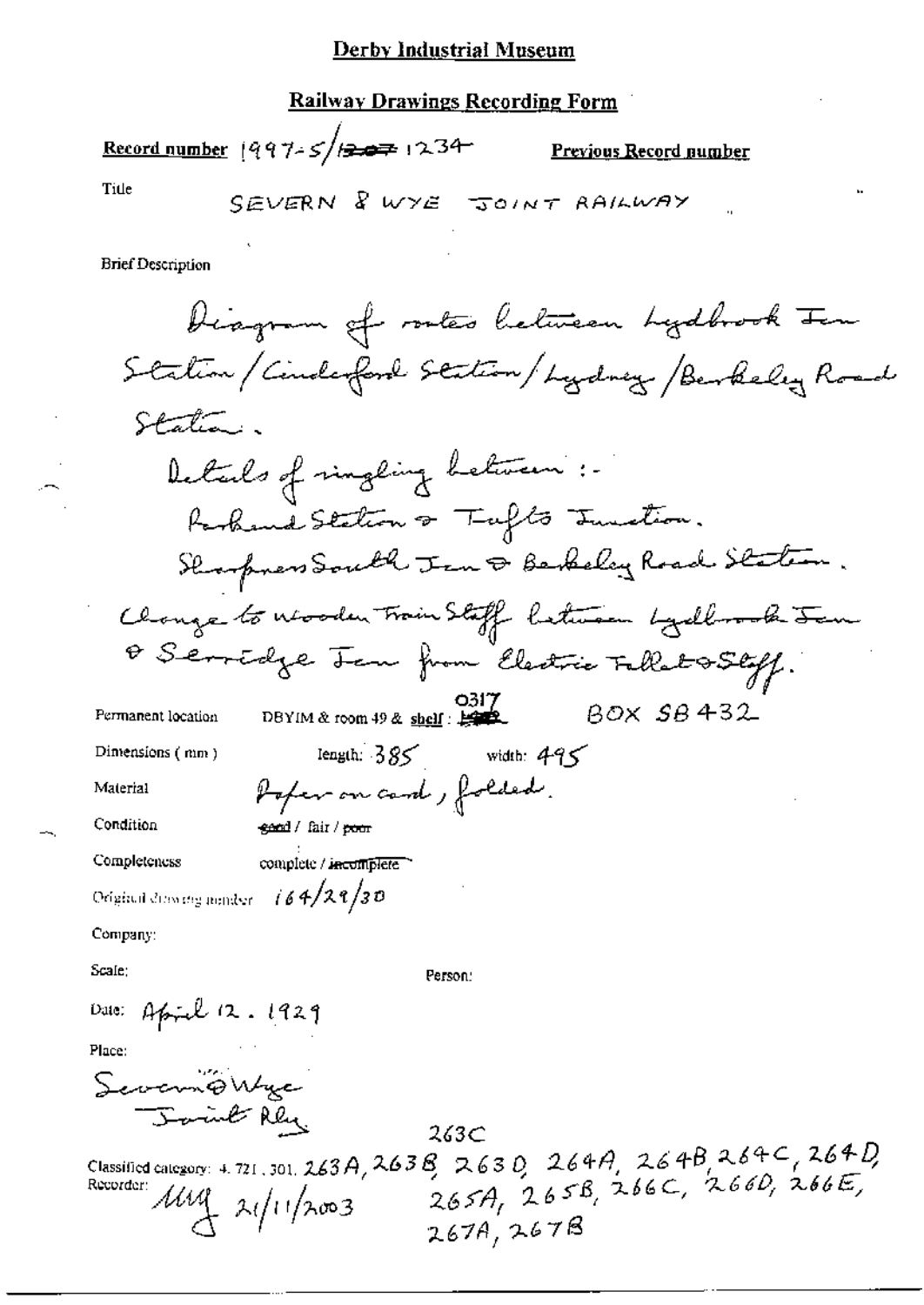## **Railway Drawings Recording Form**

# Record number 1997-5/ 95

Previous Record number MAP132/97

Title

LYONEY

**Brief Description** Plangt tracks and buildings at ency Aarbour.

Permanent iccation

DBYIM & room 49 & shelf:  $58$ 

length:  $880$ 

width:  $600$ 

Person:

Dimensions (mm)

Material

Paper

Condition

good / fair / poor

Completencss complete / incomplete-

Original drawing number  $-$ 

Company:  $M \rightarrow$ 

 $\frac{1}{2}$  = 40 FEET Scale:

Date:

Place:

nu Harb

Classified category: 4.721.301.2.64 D<br>Recorder:  $M + 6 - 19/6/97$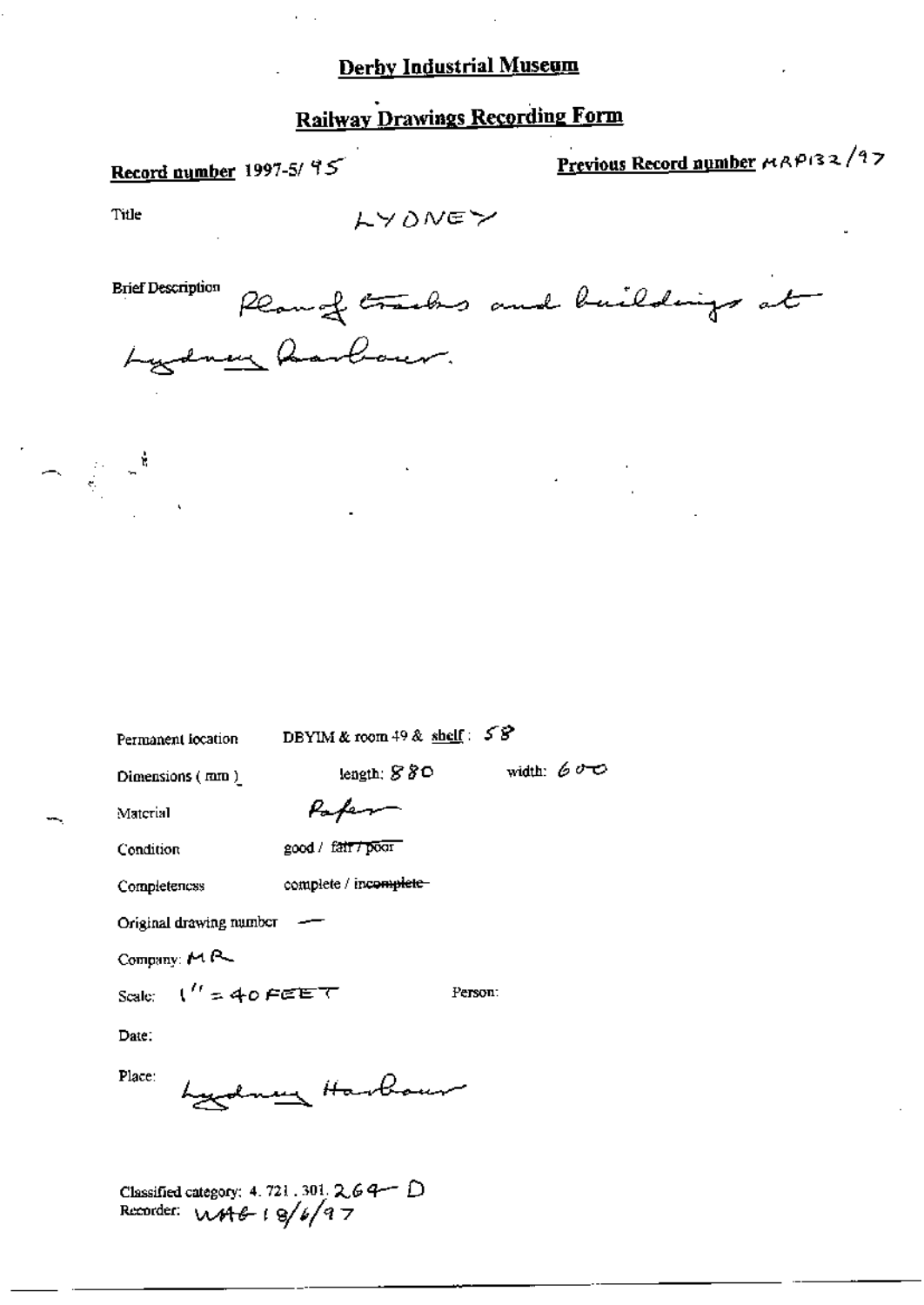# **Railway Drawings Recording Form**

# Record number 1997-5/ to4-

Previous Record number MRP132/106

Title

LYONEY

**Brief Description** 

Plan showing tracks and Wagon Repair Shop located between Lydney Junction Station and

Permanent location

DBYIM & room 49 & shelf: 59

Dimensions (mm)

Refer

good / fair / poor-

Condition

Completeness

Material

complete / ipsomplete

Original drawing number \_\_

 $1'' = 40''$ 

Company: MR

Scale:

Person:

length:  $510$  width:  $520$ 

Date:

Place:

ydney Function.

Classified category: 4, 721, 301, 264 O Recorder: *MAR<sub>2</sub> 25/6/97*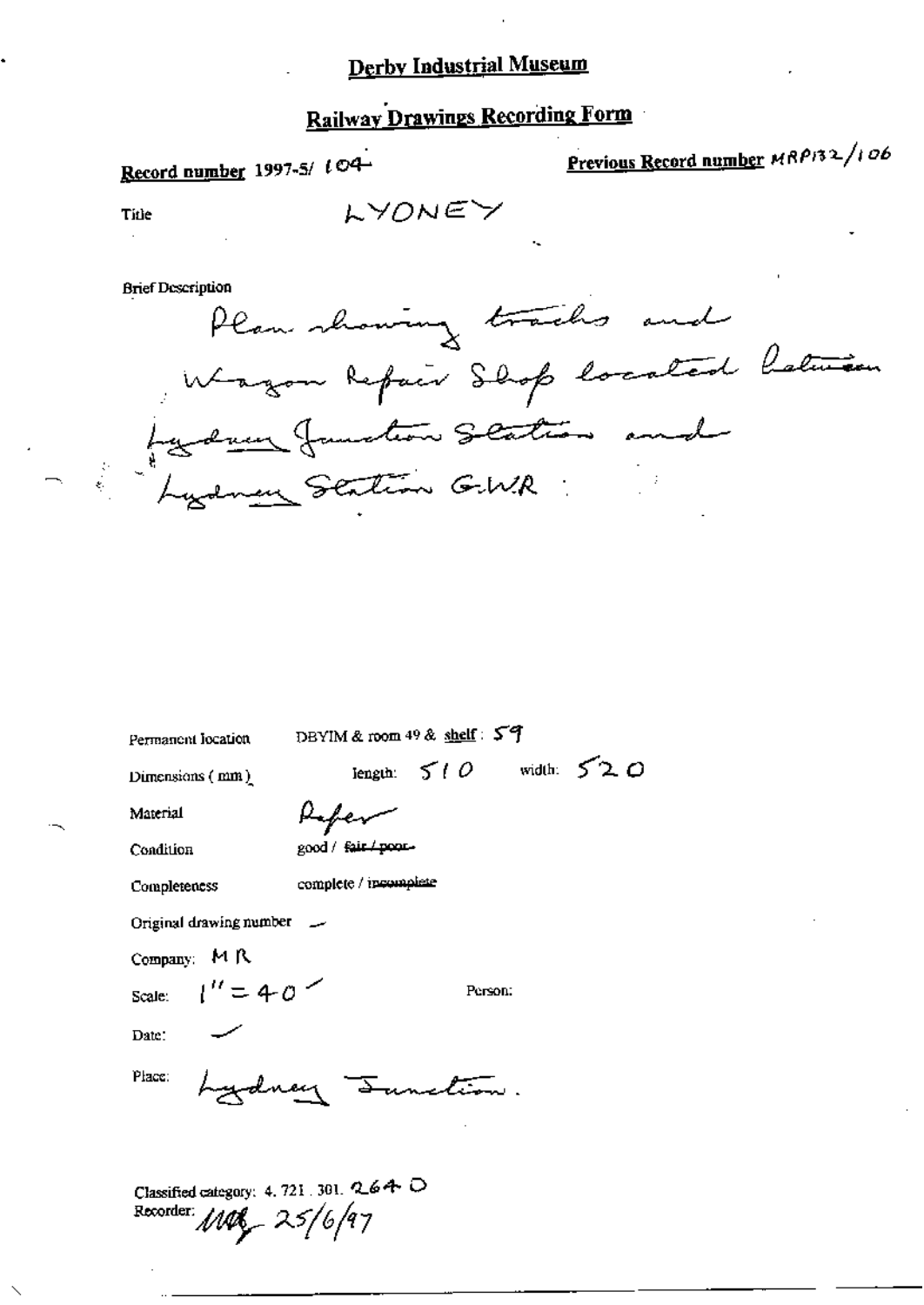### **Railway Drawings Recording Form**

LYONEY

Record number 1997-5/ 503.2

Previous Record number MRP132/562

Title

**Brief Description** escription flam of track, roads, buildings, additions as goods gard.

| Permanent location                                                            | DBYIM & room 49 & shelf: $\mathcal{D}2$ |                   |  |
|-------------------------------------------------------------------------------|-----------------------------------------|-------------------|--|
| Dimensions (mm)                                                               | length: $840$                           | width: $530$      |  |
| Material                                                                      | Piper                                   |                   |  |
| Condition                                                                     | good / fair-/-poor                      |                   |  |
| Completeness                                                                  | complete / incomplete                   |                   |  |
| Original drawing number $x 50$ $5x$                                           |                                         | 196               |  |
| Company:                                                                      |                                         |                   |  |
| Scale: $1'' = 40$ Feet                                                        |                                         | Person: DR odgars |  |
| Date: $S$ aft 1916                                                            |                                         |                   |  |
| Place:                                                                        |                                         |                   |  |
| Lydney 9MP                                                                    |                                         |                   |  |
| Classified category: 4, 721, 301, $25 - 26 + 0$<br>Recorder:<br>4045/5/6/1998 |                                         |                   |  |